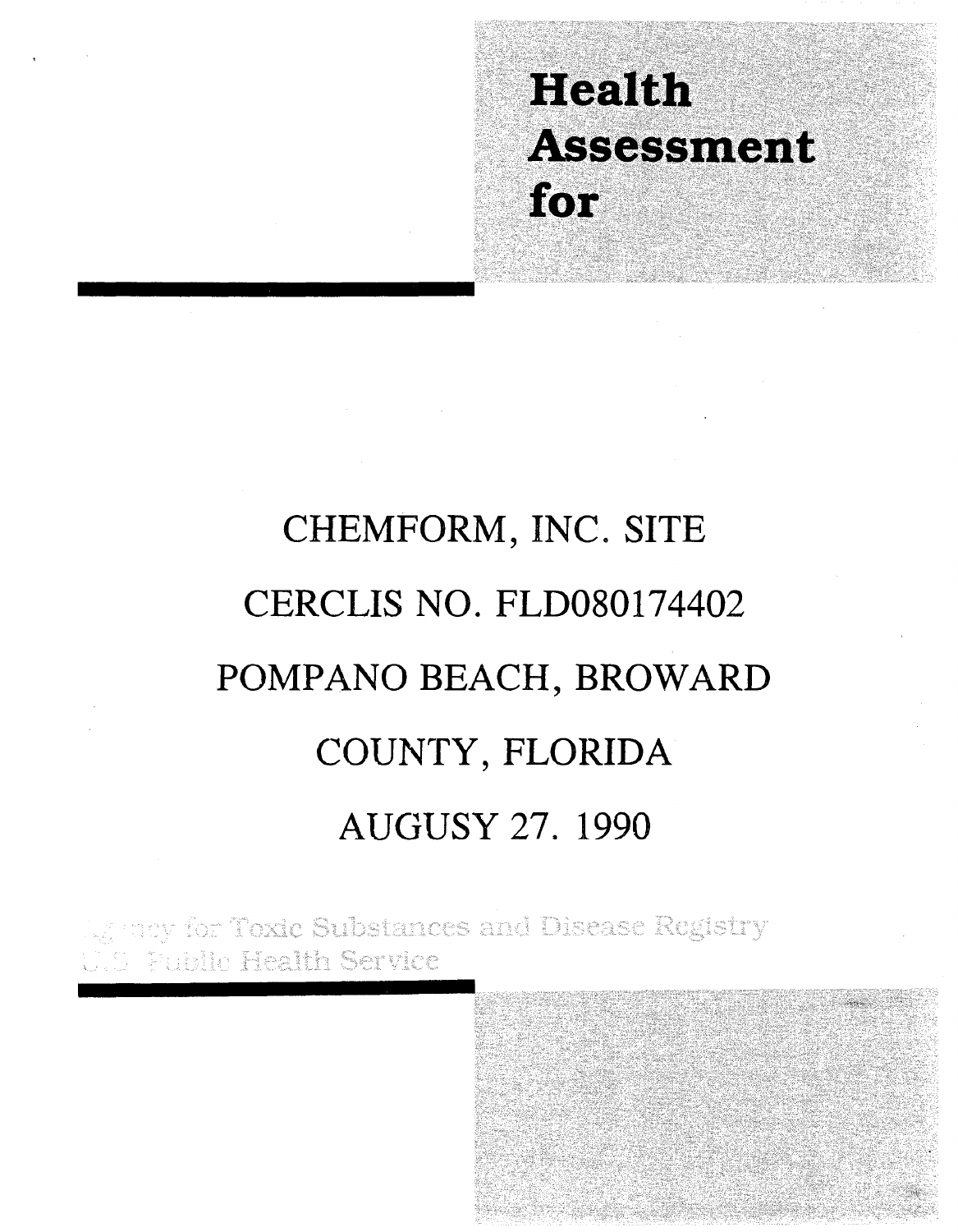## PRELIMINARY HEALTH ASSESSMENT

## CHEMFORM, INC.

POMPANO BEACH, BROWARD COUNTY, FL0RIDA

CERCLIS NO. FLD08017+4CZ

## Prepared by

Florida Department of Health and Rehabilitative Services

Under Cooperative Agreement with the

Agency for Toxic Substances and Disease Registry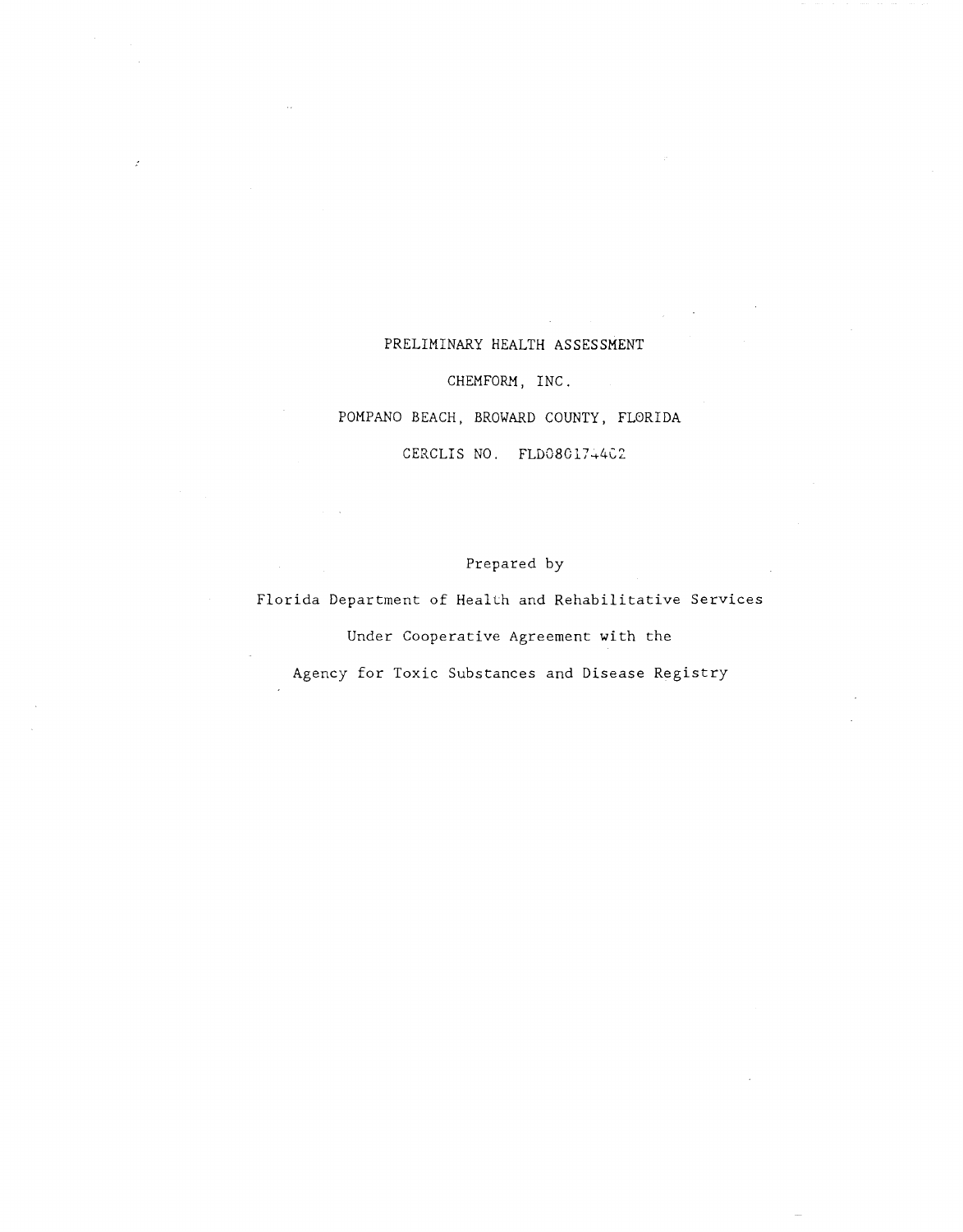#### BACKGROUND

The Chemform, Inc., site is located at 1410 *S.W.* 8th Street, Pompano Beach, Florida (see Figure 1). The general area is industrial and the adjacent facility on the east is the location of the former Wilson Concepts of Florida proposed NPL site (see Figure 2). Chemform, Inc., operated from 1967 to 1985. Metalworking equipment was used at the site to manufacture jet aircraft engine parts. The facility was also engaged in the manufacture of metalworking machinery using an acid-based process.

The Florida Department of Environmental Regulation (DER) files indicate compounds such as trichloroethene, Okite oil solvent (a lubricant), and ethylene glycol were in use on the site. Waste-oil sludge was noted on site during August 1984, but the presence or absence of trichloroethene, Okite oil solvent, and ethylene glycol were not addressed in the reviewed information.

Liquid and sludge wastes generated on site were held in stainless steel tanks west of the building (see Figure 2) for transport; however, wastes have not been picked up for three years. The present owner of Chemform stated that Chemform never discharged wastes to either the septic or sanitary sewer system, but indicated Chemform has had four owners since its inception (2). Chemform has not operated since September 1985; but in February 1989, several cars and one person were observed at the Chemform building.

The following documents were reviewed by the Florida Department of Health and Rehabilitative Services (DHRS):

- 1. Document of Hazard Ranking System of Chemform, Inc., Pompano Beach, Florida, Environmental Protection Agency (EPA) Region IV, J.J. Dupont-8/25/87
- 2. Report Chemform, Inc., Site, Pompano Beach, Florida, Site #BOl ESD Project #85E-130, EPA-1985
- 3. Site Screening Investigation Report; Appendices, 1986, Chemform, Inc./Wilson Concepts Inc. site; Pompano Beach, Florida, NUS Corporation Superfund Division.

#### ENVIRONMENTAL CONTAMINATION AND PHYSICAL HAZARDS

#### On-SITE Contamination

According to the site investigation performed in 1986 by NUS Corporation (EPA, 1986), elevated concentrations of polychlorinated biphenyls (PCBs) and nickel were found in surface and subsurface soils on site; elevated concentrations of chromium, copper, mercury, nickel, and vanadium were found in ground water on site.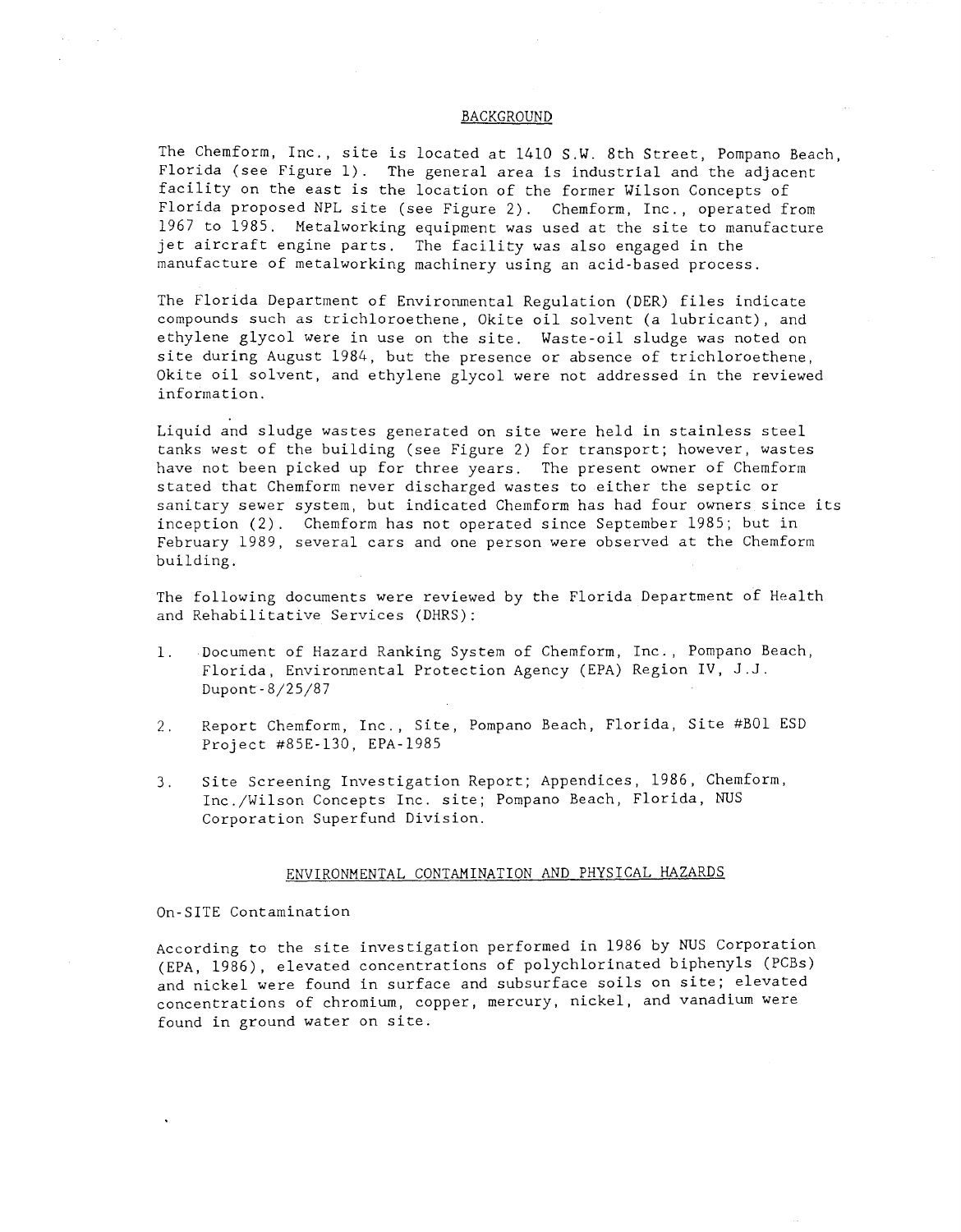| MEDIA                  | Contaminant | RANGE (UNIT)       |               |
|------------------------|-------------|--------------------|---------------|
| Ground Water           | Chromium    | $287 - 725$        | $\frac{u}{2}$ |
|                        | Copper      | 180                | $\frac{u}{2}$ |
|                        | Mercury     | JN 0.5 -JN 6.7     | $\frac{u}{2}$ |
|                        | Nickel      | $16 - 550$         | ug/l          |
|                        | Vanadium    | $6 - 49$           | ug/1          |
| Surface and Subsurface | Nickel      | $J$ 110 - J 48,000 | mg/kg         |
| Soil                   | PCB-1254    | $330 - J$ 4,600    | ug/kg         |

 $J =$  Estimated Value, NUS supports use of values for data evaluation

 $N =$  Presumptive Evidence of Presence of Material

#### Off-Site Contamination

Off-site ground water and soil samples were tested but these samples were not collected downgradient of the site.

Physical Hazards

A site visit was made in February 1989 by DHRS and the Agency for Toxic Substances and Disease Registry (ATSDR) staff. The abandoned drums and machinery and the collapsing roof on the plant building probably would not represent physical hazards for the public because of restricted access. Site access was restricted by a guard dog and a 6-foot high chain link fence, topped'with barbed wire.

#### POTENTIAL ENVIRONMENTAL AND HUMAN EXPOSURE

Potential environmental pathways of concern defined to date are ground water, surface soils, and subsurface soils on site, which may allow movement of contaminants off site where greater numbers of people could be exposed. No surface water bodies are located on or near the site. On-site and off-site air, plants and animals, and off-site ground water and soil may be potential pathways of environmental and human exposure. Although subsurface soil and ground water have been sampled off site, this information is insufficient to rule out soil and ground water as pathways of contaminant migration. Air quality and plants and animals have not been addressed on or off the site.

#### Ground Water

Ground water is an environmental pathway of primary concern because chromium, copper, mercury, nickel, and vanadium were found in ground water on site at levels likely to be of health concern. Although there is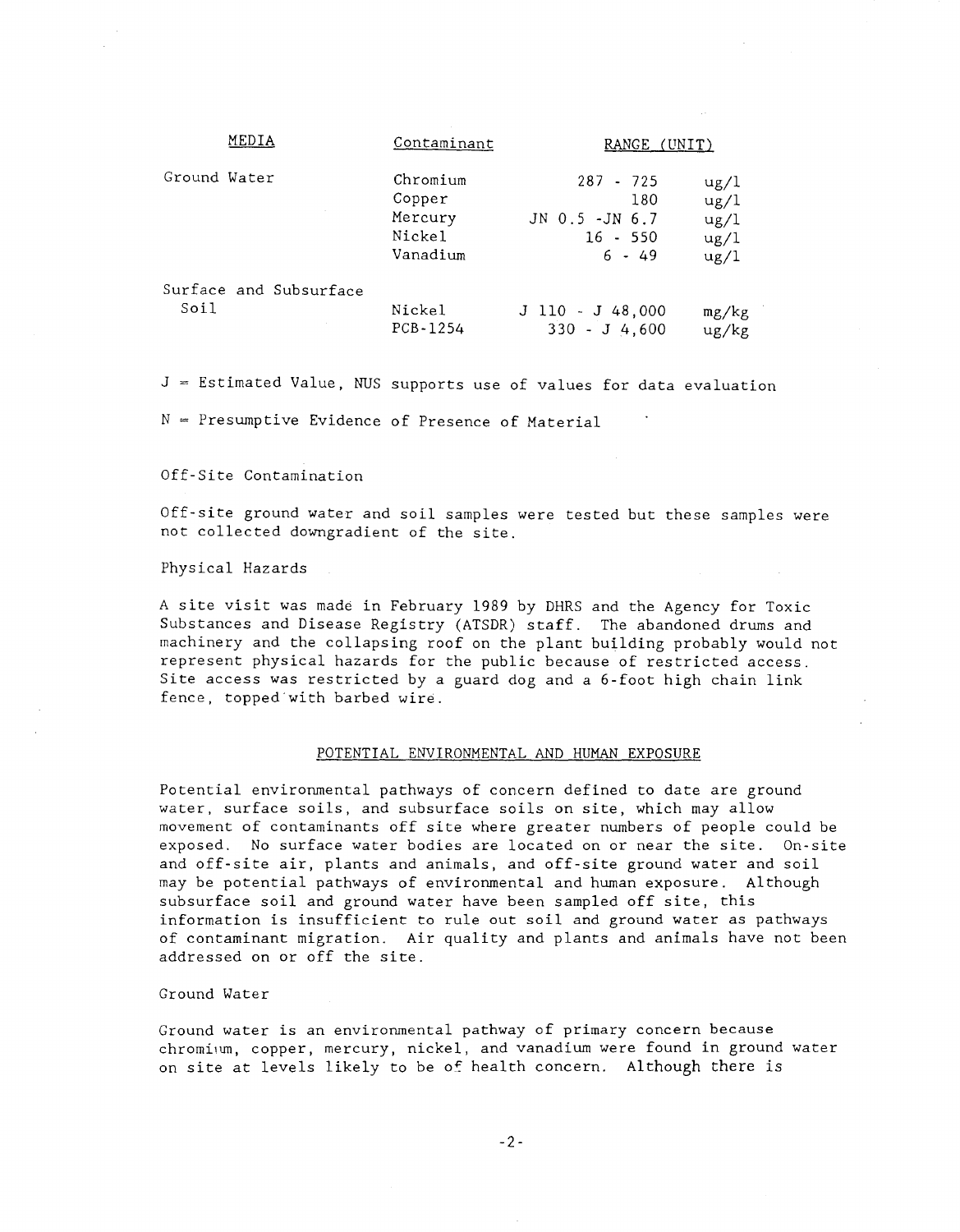| MEDIA                          | Contaminant                                         | RANGE (UNIT)                                                     |                                               |
|--------------------------------|-----------------------------------------------------|------------------------------------------------------------------|-----------------------------------------------|
| Ground Water                   | Chromium<br>Copper<br>Mercury<br>Nickel<br>Vanadium | z.<br>287 - 725<br>180<br>JN 0.5 -JN 6.7<br>16 - 550<br>$6 - 49$ | $\frac{u}{g}$<br>ug/l<br>ug/l<br>ug/1<br>ug/l |
| Surface and Subsurface<br>Soil | Nickel<br>PCB-1254                                  | J 110 - J 48,000<br>$330 - J$ 4.600                              | mg/kg<br>ug/kg                                |

 $J =$  Estimated Value, NUS supports use of values for data evaluation

 $N =$  Presumptive Evidence of Presence of Material

Off-Site Contamination

Off-site ground water and soil samples were tested but these samples were not collected downgradient of the site.

Physical Hazards

A site visit was made in February 1989 by DHRS and the Agency for Toxic Substances and Disease Registry (ATSDR) staff. The abandoned drums and machinery and the collapsing roof on the plant building probably would not represent physical hazards for the public because of restricted access. Site access was restricted by a guard dog and a  $6$ -foot high chain link fence, topped with barbed wire.

## POTENTIAL ENVIRONMENTAL AND HUMAN EXPOSURE

Potential environmental pathways of concern defined to date are ground water, surface soils, and subsurface soils on site, which may allow movement of contaminants off site where greater numbers of people could be exposed. No surface water bodies are located on or near the site. On-site and off-site air, plants and animals, and off-site ground water and soil may be potential pathways of environmental and human exposure. Although subsurface soil and ground water have been sampled off site, this information is insufficient to rule out soil and ground water as pathways of contaminant migration. Air quality and plants and animals have not been addressed on or off the site.

Ground Water

Ground water is an environmental pathway of primary concern because chromium, copper, mercury, nickel, and vanacium were found in ground water on site at levels likely to be of health concern. Although there is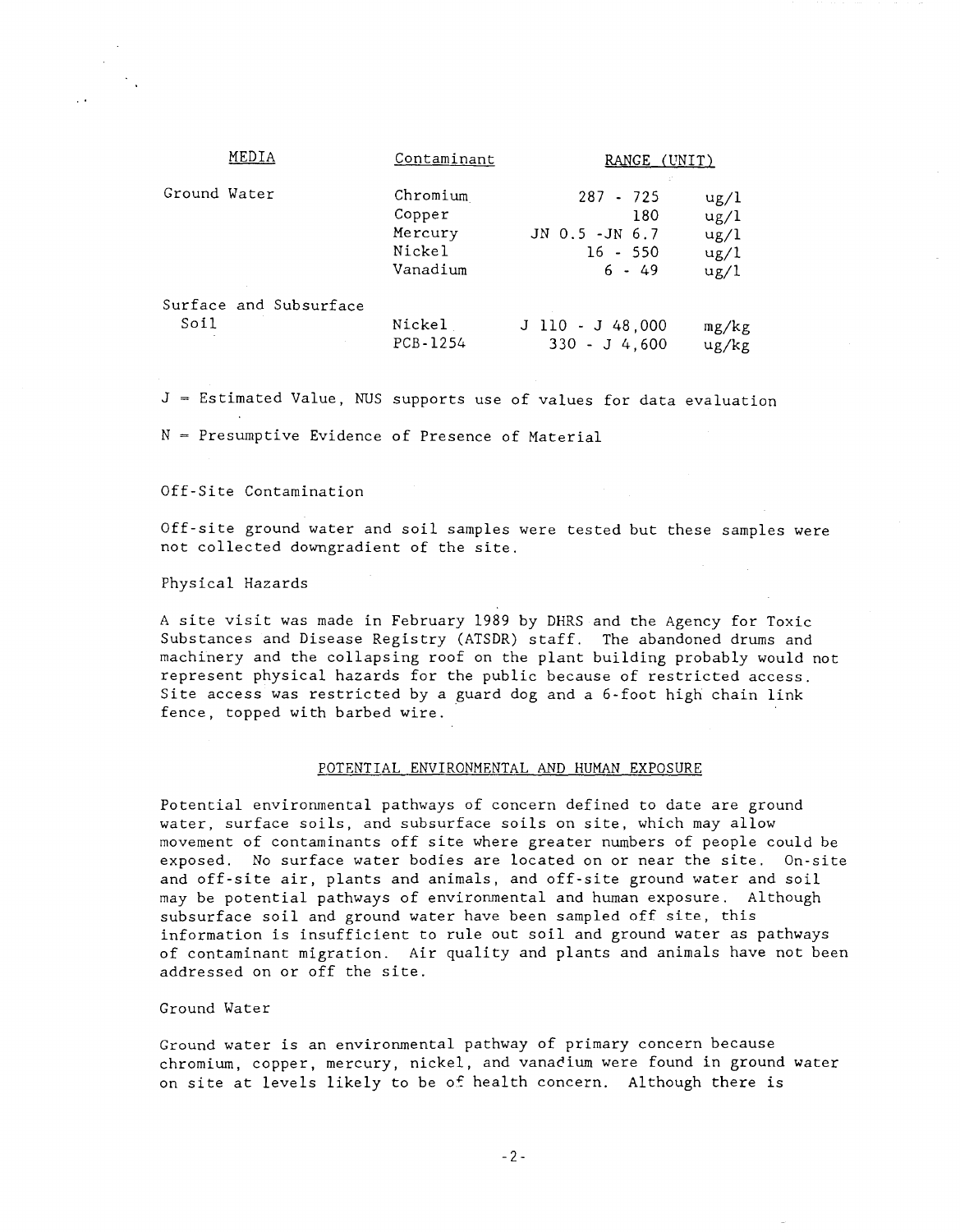limited information on ground water quality off site, off-site ground water cannot be ruled out as a possible environmental pathway for human exposure. The Biscayne Aquifer is the sole source of potable water for this area and supplies all municipal water in Broward County. Quartz sand and the underlying limestone unit comprise this unconfined aquifer at the site. Numerous cavities in the limestone result in high horizontal and vertical permeabilities which facilitate movement of contaminants into ground water as well as movement of contaminated ground water off site.

Surface and Subsurface Soils

Surface soil and subsurface soil on site contain high concentrations of nickel and PCB-12S4. Since the site is located in a flat area and vegetation is sparse in unpaved areas on site, windblown contaminated dust at Chemform may be an environmental pathway of concern. The receptors of this contamination include workers at the truss plant south of the industrial access road from Chemform.

Contamination of the environmental media identified above results in the following potential human exposure pathways:

- 1. Inhalation, dermal exposure, and incidental ingestion of contaminated soil due to disturbance of the soil during building, excavation, or removal actions are the potential human exposure pathway of greatest concern. Receptors would be remediation workers, employees of the new firm operating at the (east) adjacent site, and workers at the truss plant south of Chemform.
- 2. Ingestion, inhalation, and dermal absorption of contaminants from ground water would be of concern for residences within three miles of the site who use private wells for domestic water. This is not a concern to residents using municipal water. The municipal well fields within three miles of the site are not in the flow path of ground water potentially contaminated by chemicals from Chemform.

#### DEMOGRAPHICS

The site is located in an industrial area of Pompano Beach in northeastern Broward County, Florida. This industrial area is not heavily developed; the Carter and Crawley plant (located in the former Wilson Concepts of Florida building) and a truss factory appear to be the only active businesses in the immediate area. The city of Pompano Beach's Palm-Aire well field, Eastern Pompano Beach well field, and the Broward County District lB and lC well fields are located at least partially within a 3-mile radius of the site. Water from two currently active well fields, plus two standby site well fields, is supplied to approximately 93,000 people.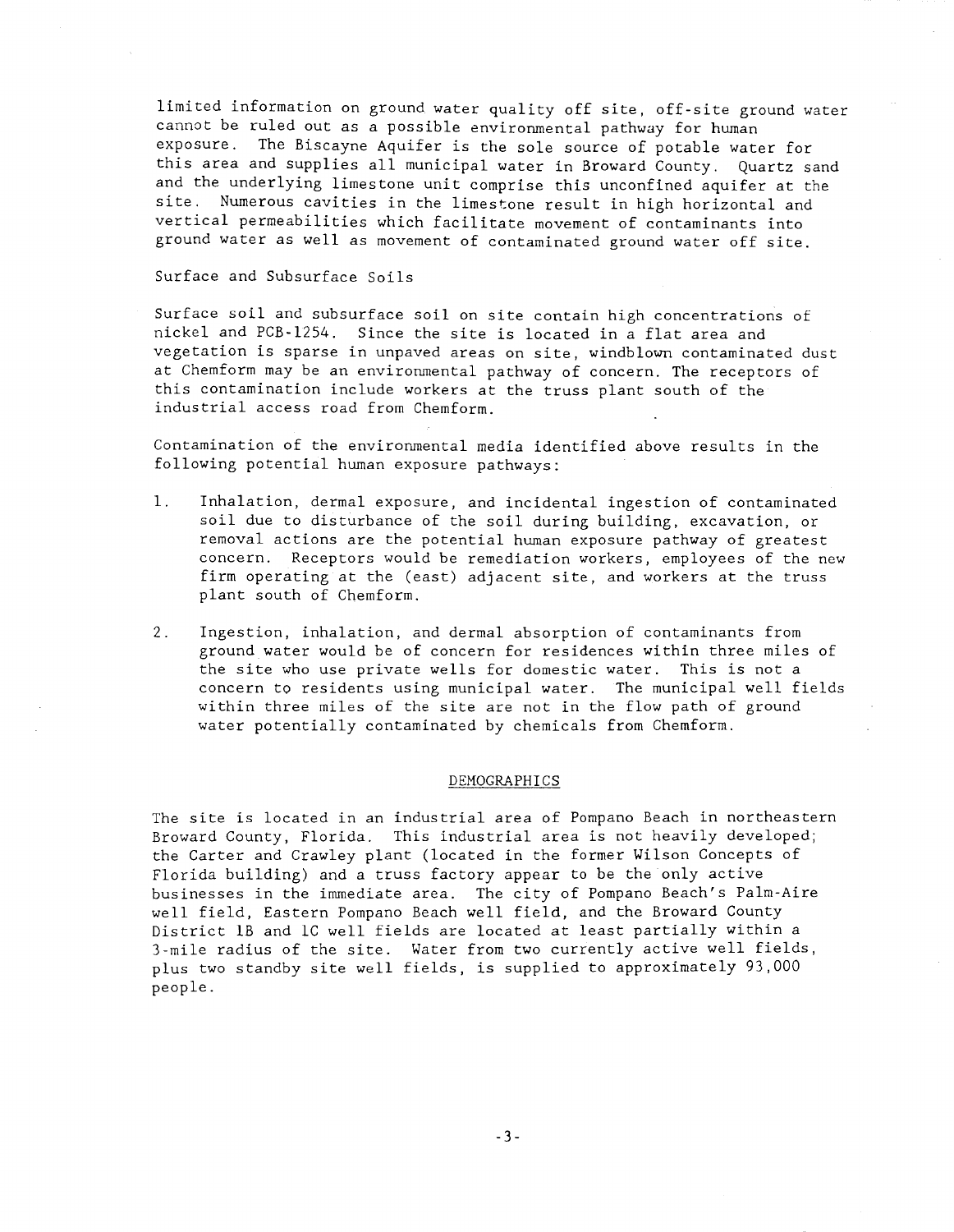#### EVALUATION AND DISCUSSION

Elevated levels of nickel and PCB-12S4 in soil; and chromium, copper, mercury, nickel, and vanadium in ground water on site indicate a possibility of future off-site migration. Further investigation should be conducted to characterize the full extent of soil and ground water contamination.

## CONCLUSIONS AND RECOMMENDATIONS

Based on the available information, this site is considered to be of potential public health concern because of the risk to human health from possible exposure to hazardous substances via ingestion of contaminated ground water, and inhalation or dermal exposure and incidental ingestion of contaminated dust. On-site and off-site air, plants and animals, and off-site ground water and soil may be potential pathways of environmental and human. exposure. These pathways cannot be ruled out until they have been further addressed by sampling. In the event that remediation work, building, or excavation work are initiated on site that disturb soil, the population at risk includes site workers at the former Wilson Concepts of Florida site nearby and employees of the truss factory south of Chemform.

Ground water on site contains copper, mercury, nickel, chromium, and vanadium at potential health concern levels. High horizontal and vertical permeabilities of the unconfined Biscayne Aquifer, which immediately underlies the site, suggest that off-site ground water should be further tested, especially downgradient. Since a trailer park and other residences are located within a l-mile radius of Chemform, a private well survey should be conducted. Identified wells should be monitored for metals, metalloids, and solvents, especially trichloroethene, ethylene glycol, and the degradation products of trichloroethene and ethylene glycol.

In accordance with the Comprehensive Environmental Response, Compensation, and Liability Act of 1980 as amended, the Chemform, Inc., Site, Pompano, Florida, has been evaluated for appropriate follow-up with respect to health studies. Although there are indications that human exposure to on-site and off-site contaminants may possibly be currently occurring and may have occurred in the past, this site is not being considered for follow-up health studies at this time because no exposed population had been identified (the area is mainly industrial). However, if data become available suggesting that human exposure to significant levels of hazardous substances is currently occurring or has occurred in the past, ATSDR and the Florida Department of Health and Rehabilitative Services will reevaluate this site for any indicated follow-up.

When indicated by public health needs, and as resources permit, the evaluation of additional relevant health outcome data and community health concerns, if available, is recommended.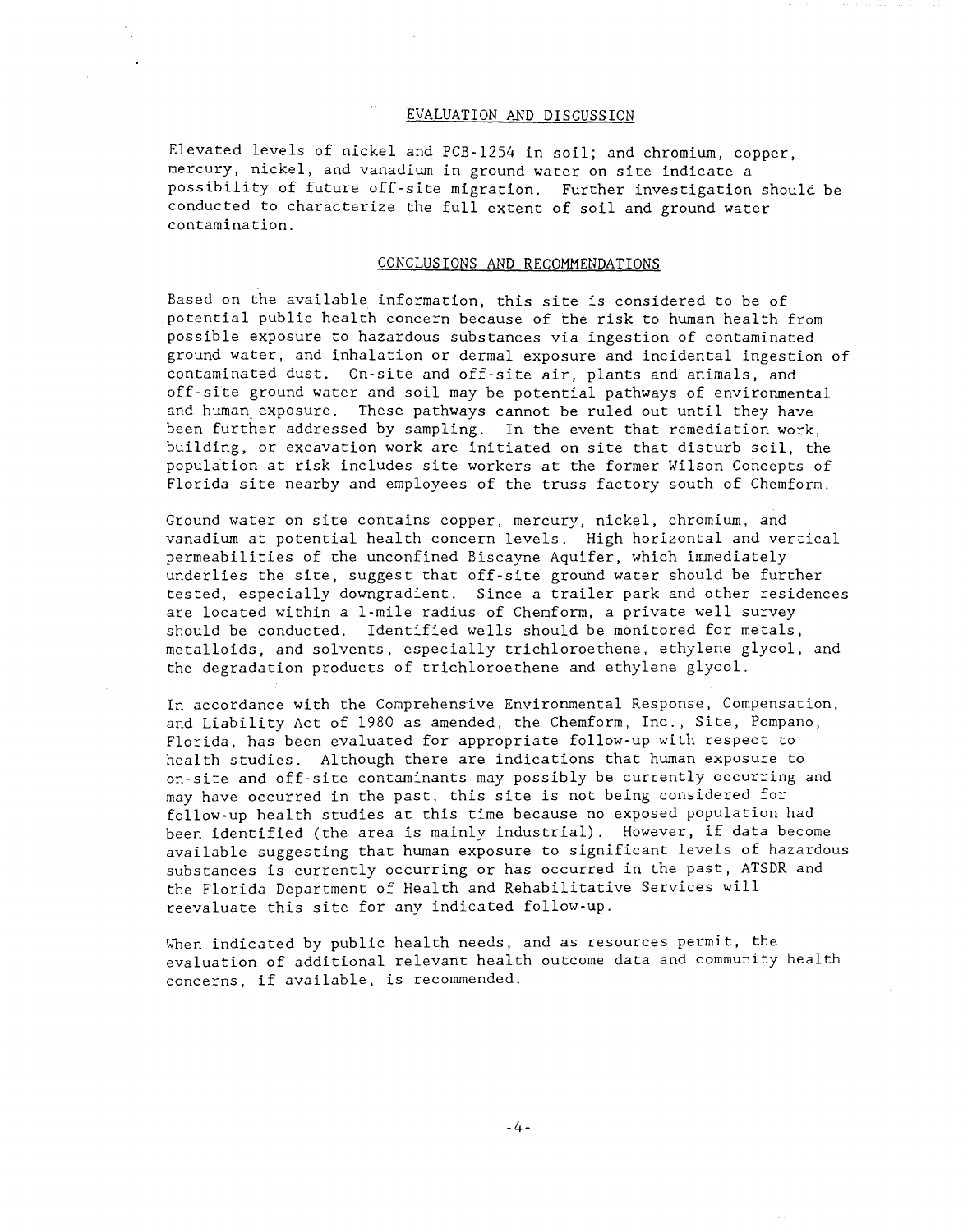#### PREPARERS OF REPORT

Environment and Health Effects Reviewer:

Health Implications Reviewer:

Connie Garrett, M.S. Environmental Specialist III Toxicology and Hazard Assessment

Andrew Reich, M.S., M.S.P.H. Biological Administrator III Toxicology and Hazard Assessment

ATSDR REGIONAL REPRESENTATIVE

Regional Representative:

Chuck V. Pietrosewicz Senior Public Health Advisor Regional Services, Region IV

## ATSDR TECHNICAL PROJECT OFFICER

Project Officer: Max M. Howie, Jr. Environmental Health Scientist Division of Health Assessment and Consultation

#### CERTIFICATION

This health assessment was prepared by the Florida Department of Health and Rehabilitative Services under a cooperative agreement with the Agency for Toxic Substances and Disease Registry (ATSDR). It is in accordance with approved methodology and procedures existing at the time the health assessment was initiated.

Monty Heures SPS, RPB, DHAC

The Division of Health Assessment and Consultation, ATSDR, has reviewed this health assessment and concurs with its findings.

Director, DHAC, ATSDR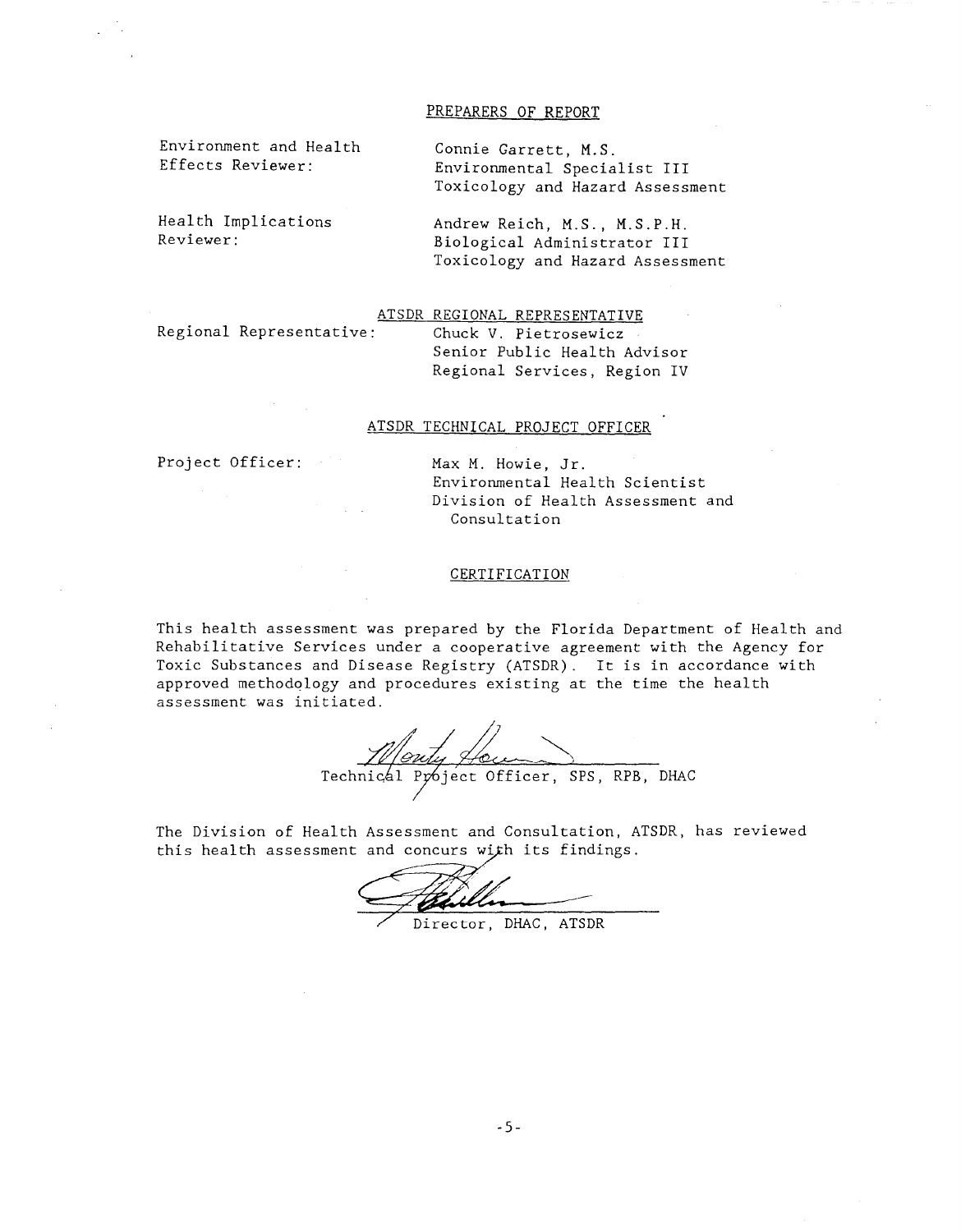## Appendices

 $\frac{1}{2}$  ,  $\frac{1}{2}$  ,

 $\mathcal{L}$ 

 $\mathcal{A}$ 

 $\ddot{\phantom{a}}$ 

- 1. Figure 1 Site location map of Chemform Inc. and district well fields 1B and IC.
- 2. Figure 2 Site map and sampling locations at Chemform, Inc., Pompano Beach, Broward County, Florida.

 $\bar{z}$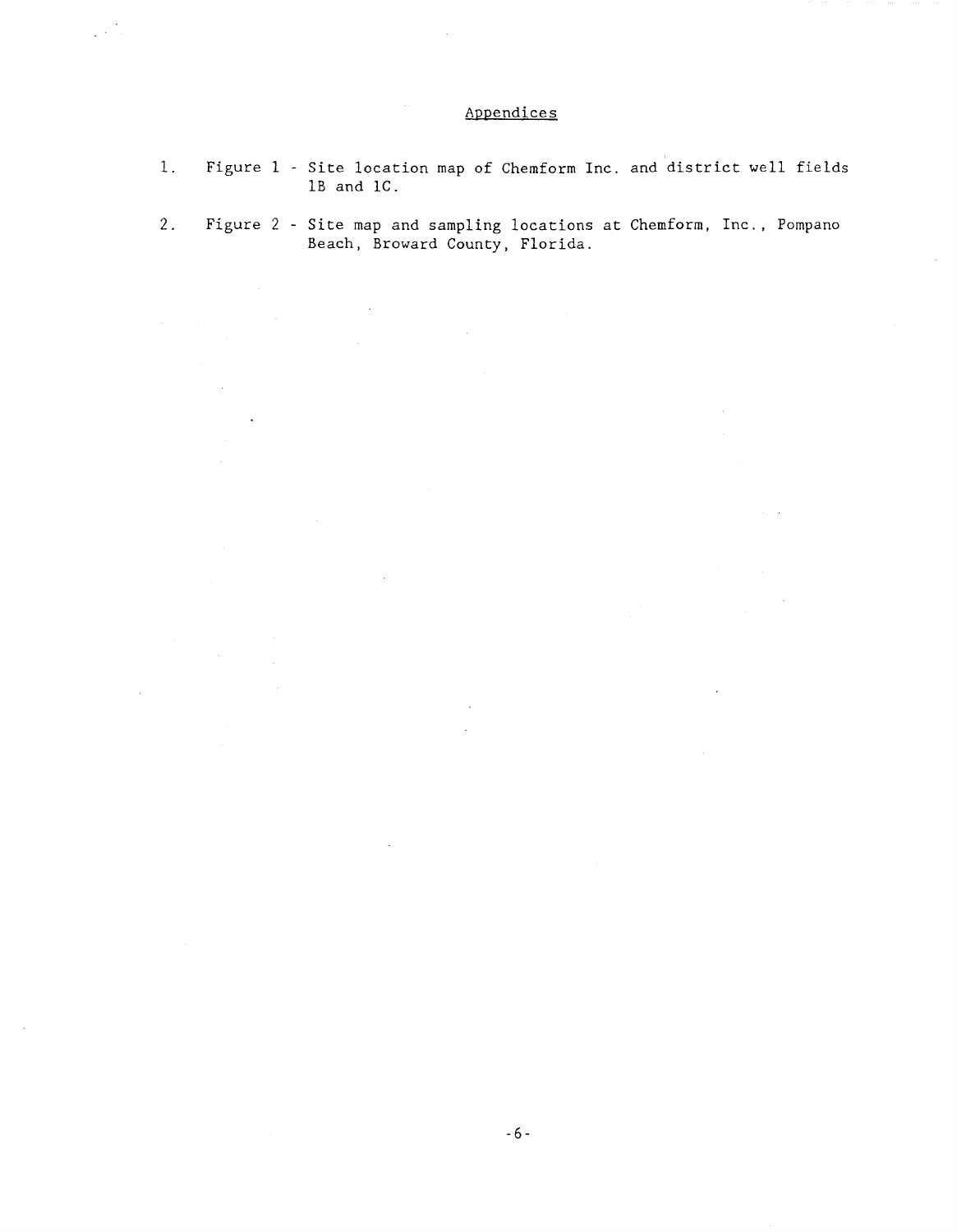

**JECLINATION AT CENTER OF SHEET**